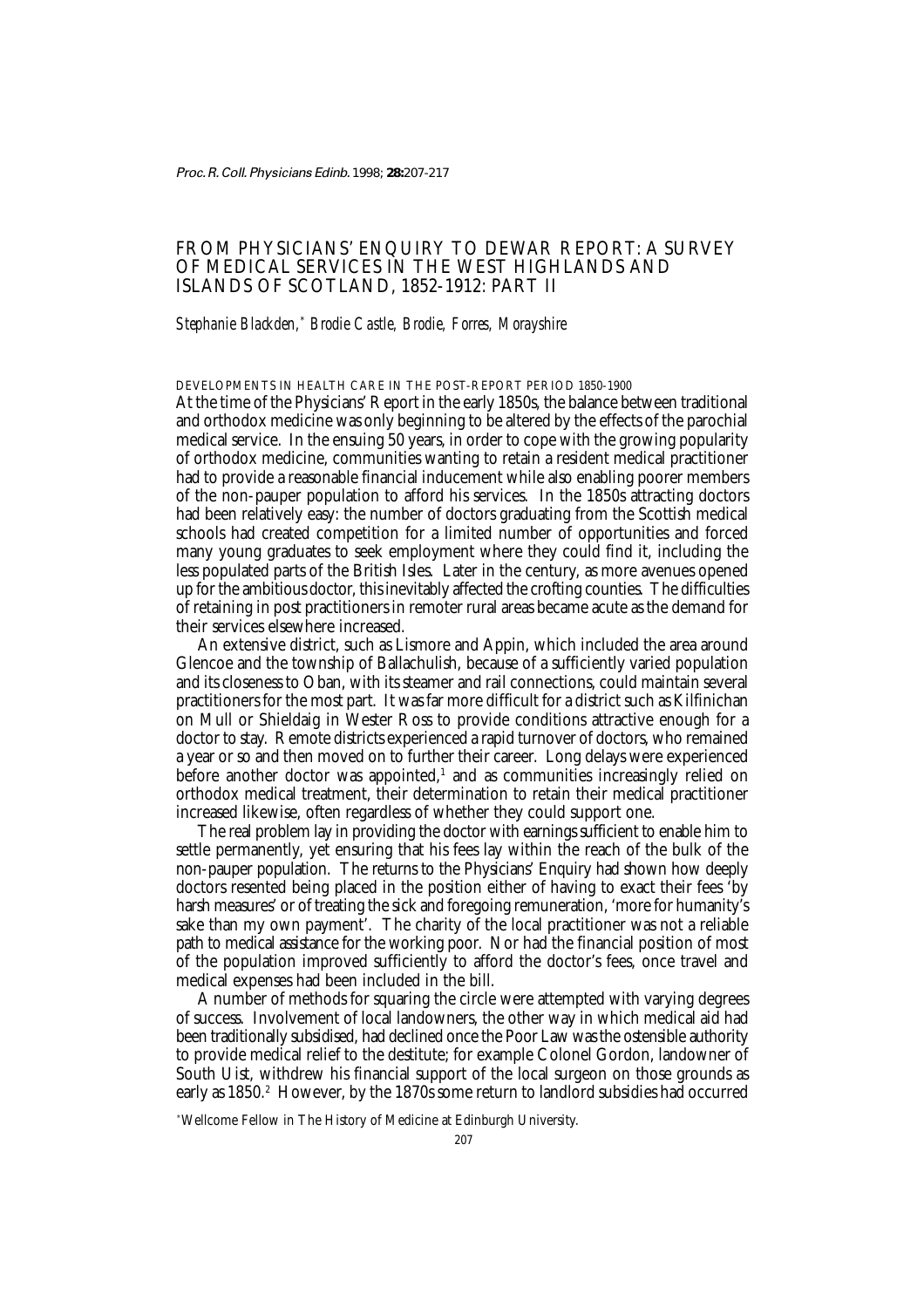in vulnerable areas. An interesting example of this, where the documents have survived, comes from the estates of William Fraser, in the parishes of Kilmuir and Snizort on Skye: Fraser drew up a legal agreement in February 1873 between himself and the local medical officer who was to attend free of charge all paupers, estate workers and those unable to pay fees, while all others living on the estate were to be charged one shilling for a professional visit and the usual chemists' prices for medicines.<sup>3</sup> The doctor had to keep a horse and be in readiness day and night for emergencies, and in return he was to be paid a salary of £140 *per annum*, less any salary he might be paid as medical officer for the parishes of Kilmuir and Snizort. This agreement covered Fraser's estates only and the expense seems to have been borne by him alone, whereas in the case of Arrochar at the head of Loch Long the principal heritor, Sir James Colquhoun of Luss, undertook to pay £20 towards the annual salary of a resident doctor for both Arrochar and Luss on condition that no less an amount was raised by the other ratepayers. This sum was then to be added to the medical practitioner's salary of £60 as parochial medical officer, making a total of £100, on condition that the local non-pauper population were also treated, according to a modest scale of fees.4 The MacLeod proprietor of St Kilda sent a supply of medicines annually to the islanders, including castor oil, senna pods, various tonics and a supply of bandages and appliances for treating wounds and also paid for doctors to vaccinate the population from time to time.<sup>5</sup>

Such arrangements depended on the benevolence of local landowners and were modified or abandoned according to the inclination of the heritor involved. Often parochial boards, largely composed of the men of substance in a community, became active in attempts to extend medical assistance to the non-pauper population in their area. Loch Carron drew up a scheme in 1872 whereby the parochial medical officer had to make at least four free visits annually to local ratepayers, if required, and thereafter could charge according to a scale which included a maximum of  $\mathfrak{L}1$  for home visits and midwifery cases, with half this sum being charged to those with a rental of £20 or under. $^{\rm 6}$  The involvement of ratepayers in raising money to maintain a doctor, largely through the Poor Law, became more pronounced after 1894 once wholly-elective parish councils replaced the old Parochial Boards with their landowning element. These ways of using the poor relief to benefit the non-pauper section of the community were of questionable legality.

Other community-based efforts centred on the Medical Associations, a number of which were founded towards the end of the century. The membership fee entitled the member and his family to medical attendance, including midwifery, at a reduced rate. Some Associations in prosperous areas, for example the Shapinsay Medical Association in Orkney, survived for a number of years and played a modest part in raising the funds necessary to maintain a resident doctor.7 However, those established in villages and townships along the west coast were often faced with greater survival difficulties. An Association would be formed, the initial membership fees would be paid and a doctor appointed, but within a short period poverty or apathy reduced the membership and the Association would no longer exist, for lack of support. These attempts to extend medical aid to the working population affected no more than a small proportion of potential patients, but they illustrate the efforts made to retain the services of a resident doctor.

Highland doctors had to be versatile and ready to treat conditions that elsewhere would warrant hospital admission; inevitably, however, patients occasionally needed an operation or specialist advice. From the 1850s (if not earlier), the Lowlands and the central industrial belt of Scotland had been well supplied with charitable dispensaries,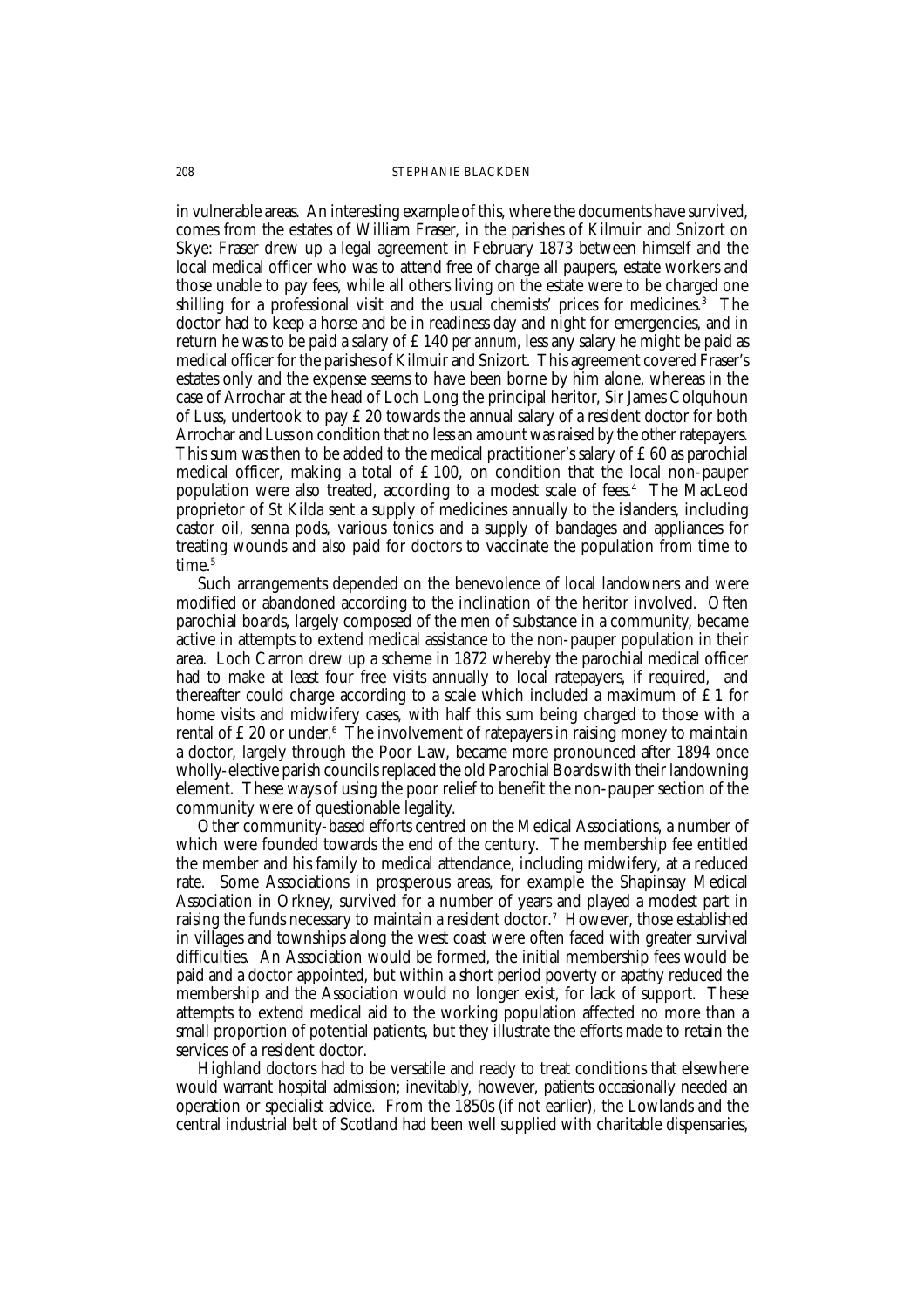voluntary general and specialist hospitals for treating the sick poor above the level of the destitute, an advantage the crofting counties lacked. At the time of the Poor Law report in 1845 few hospitals existed in the west Highlands, the Northern Counties Hospital in Inverness being the only large one, serving northern Inverness-shire, Rossshire and Sutherlandshire. Small charity institutions had also been founded, notably the Balfour Hospital in Kirkwall on Orkney.

This dearth of dispensary and in-patient care was not necessarily felt as a disadvantage by the working population: few Highlanders were happy to leave their familiar surroundings for the unknown ordeal of hospital treatment. As late as 1907, a Clyne fisherman in urgent need of a hernia operation flatly refused to go to hospital in Inverness, and wanted the operation to be performed in his dirty, ill-lit cottage.8

Nevertheless, hospitals were potentially another dimension of orthodox medicine available to those willing to take advantage of it. For the patients, this involved submitting themselves to a steamer journey south for admission to the Greenock or Glasgow Royal Infirmaries if they lived in the Western Isles or on the west coast, to the Aberdeen or Edinburgh Royal Infirmaries if they came from Orkney or Shetland. Although this must have been a daunting prospect, every year patients unable to get relief from their illnesses at home made the journey. Shetlanders had a strong preference for Edinburgh Royal Infirmary as it was the hospital attached to what they regarded as Scotland's foremost medical school. One hundred and sixty three patients were admitted to its wards from Shetland for the five years to July 1885.<sup>9</sup>

However, for hospitals to be of any real assistance to the Highland population, let alone be accepted as a place of healing, they had to be brought within closer physical reach of patients and their families. As the century progressed, the cottage hospital movement affected the west Highlands and Islands; small hospitals were founded in centres of population such as Stornoway on Lewis, Lerwick in Shetland and Fort William in Inverness-shire. As well as providing in-patient treatment, these hospitals increased job opportunities for doctors. Under the threat of infectious diseases, small isolation hospitals were also established or wards were added to existing hospitals. In the early years of the twentieth century, tuberculosis was on the increase in the west Highlands and Islands, particularly on Lewis, and a few sanatoria were established.

Poor Law administration also contributed towards in-patient care for the pauper population to a limited extent. From the 1860s onwards, under pressure from the Board of Supervision, poorhouses were built in various parts of the Highlands, and though only a few were substantial enough to have separate sick wards staffed by trained nurses, all had beds for the elderly infirm and chronic sick. The resistance of the Highland population to incarceration in a poorhouse, however, meant consistent underusage of the beds available. In an attempt to make poorhouses pay their way, the Local Government Board for Scotland in the early twentieth century encouraged poorhouse boards to provide isolation beds for tuberculosis sufferers and wards for the harmless insane.

Another development was the introduction of trained district nurses and midwives. Involvement in local committees of Nursing Associations was a favourite charitable enterprise of the wives of landowners and, under their direction, nurses were recruited and their salaries subsidised. The work of Nursing Associations received a welcome boost after 1897 from Queen Victoria's Jubilee Fund. Such nurses were particularly valuable when based in townships and island communities where a doctor rarely visited; a good example is Fair Isle, where the resident nurse in the early twentieth century also had a dental qualification.<sup>10</sup> As well as being on hand to carry out the doctor's instructions,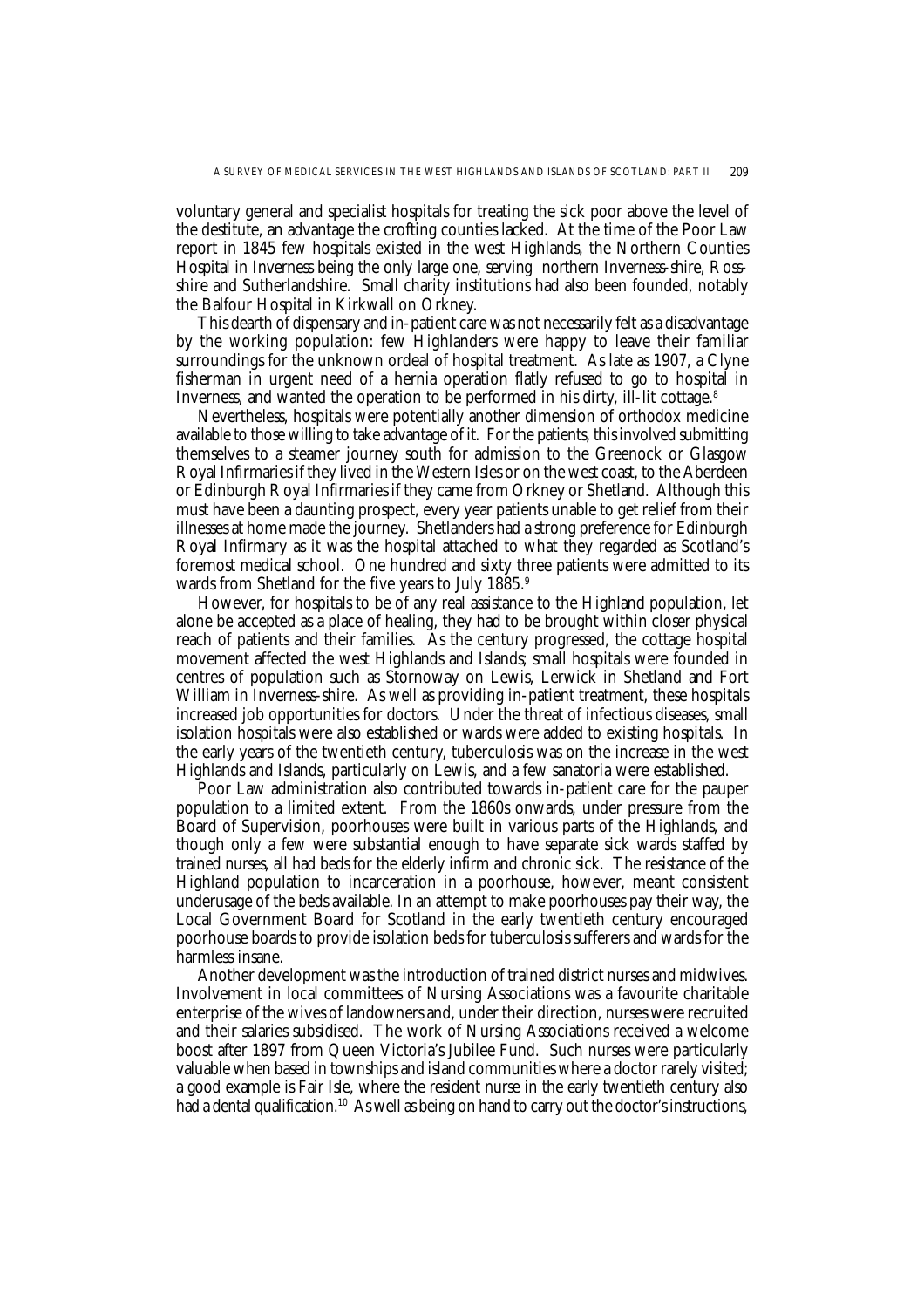nurses could perform a whole range of educational and practical functions, teaching basic sanitation, nutrition and even cooking, and improving the standard of care of sick or injured members of a family within the home. They were accepted on a level the doctor could not stoop to, and thus had a more direct impact on the daily lives of their community.

Resident nurses also improved standards of midwifery and, being cheaper than the doctor, were much in demand for help and advice with small medical problems. Though they might be regarded by the population as second best - Papa Westray in its struggle to attract and maintain a doctor, repeatedly turned down the suggestion that a nurse would be sufficient - many small islands and remote communities had only a resident nurse for many years and no doctor. The people of Gigha, who obtained a Queen's Nurse in 1911, said of her that 'since Nurse — came to the island there is a feeling of great security in the minds of the inhabitants'.11 The ubiquitous parochial boards, or parish councils as they became after 1894, were sometimes involved in the recruitment and deployment of nurses, and would pay a small annual sum to the nursing association for the free treatment of paupers. Stornoway parish council had an arrangement with the local hospital for the training of locally recruited women as Queen's Nurses, who were then contracted to work in outlying areas of the parish for a period of five years;<sup>12</sup> in this instance half the nurse's salary was provided by the Ladies' Highland Association of Edinburgh. As well as being subsidised by local philanthropy and the Poor Law authorities, nurses were also paid small fees for their services directly by patients or through Medical Associations.

Even cheaper than the nurse as a source of medical advice was the local chemist. As town populations expanded pharmacists were encouraged to set up shop, so widening still further the range of semi-professional advice and treatment available. To the medical profession, the spread of such commercial dispensaries proved a mixed blessing; although they eased the burden of dispensing, obtaining and storing drugs, they diverted profits from the sale of medicines which had added significantly to the doctor's income, and the chemists' over-the-counter advice drew patients away from his consulting rooms.13

Positive gains in orthodox medical care had been made by both doctors and patients in the half century between the Physicians' Enquiry and the start of the twentieth century. Most rural doctors had at least one official appointment, as parochial medical officer, vaccinator, poorhouse medical officer or under the lunacy and public health legislation, and some held several positions contemporaneously. These provided an assured basic salary which in a few instances, for example county medical officers of health, was sufficient to make the doctor independent of private patients.<sup>14</sup> The opportunities in many rural areas for building up a private practice had improved with the development of sporting estates, tourism and rural industries. Doctors who practised in towns, particularly those with hospital facilities and a direct rail link to the main cities of the Lowlands, had a professional life not very different from their counterparts in lowland towns of similar size. They also had the advantage of being able to get in touch with other local general practitioners to discuss cases and obtain assistance, and there were more opportunities for attracting private patients. In general the extension of railways into all parts of the west and north in the 1890s and the improvement of roads and ferry services, as well as drawing the west Highlands and Islands into closer contact with the rest of Scotland, made easier movement around their districts for Highland doctors. The introduction of the telegraph, and later of the telephone, made instant communication over long distances a reality for the town physician and promised to be of future benefit to the rural physician once extensions into the countryside had been made.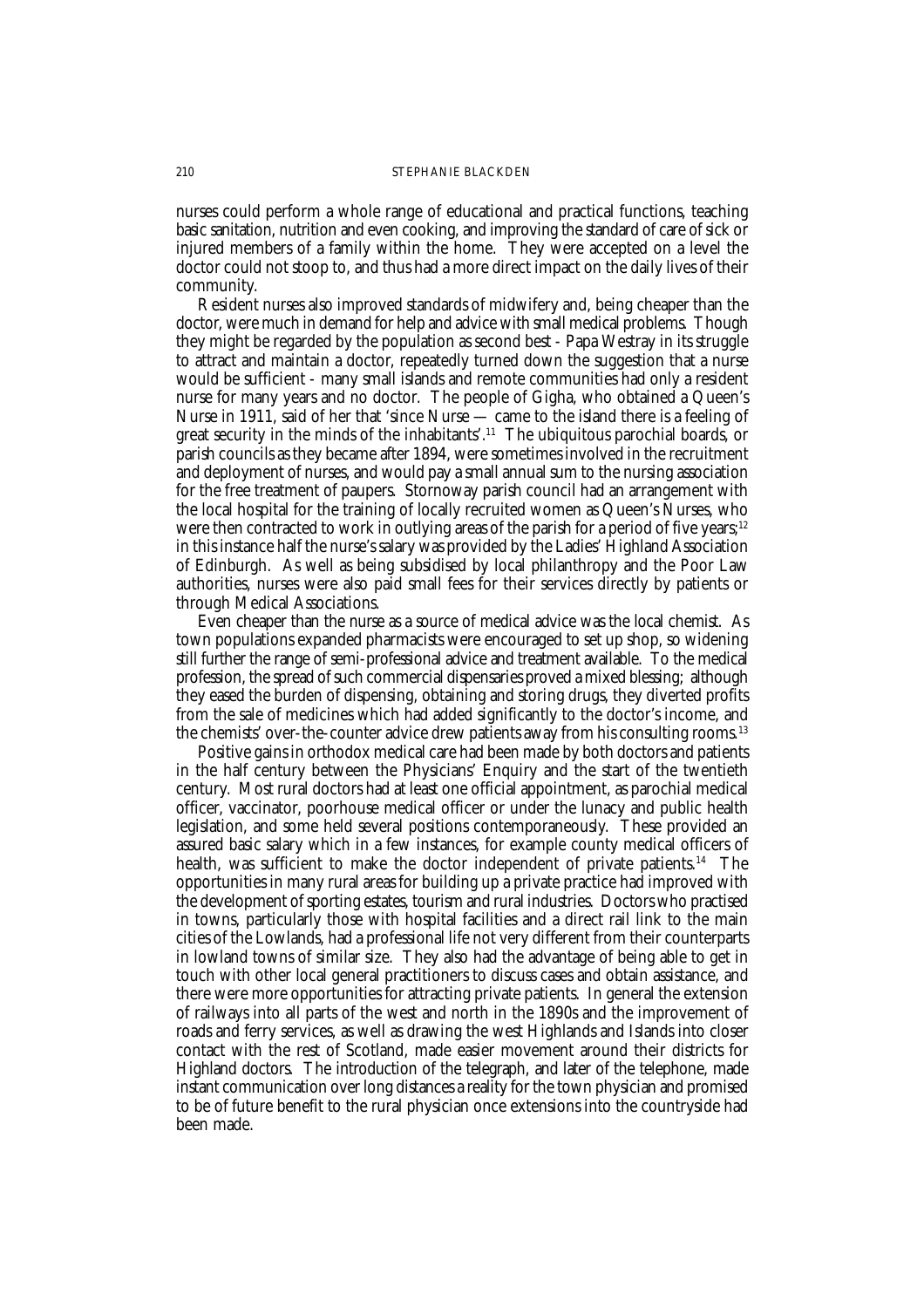From the patient's point of view, the expansion in the numbers of medical practitioners from under 100 in 1852 to 170 by 1912, the establishment of hospitals, the coming of the district nurse and the chemist, had increased the choice of options available for advice and care when sick. The doctor and nurse were now regarded as indispensable to communities which, 50 years earlier, would have gone first to the minister or quack for advice in illness. To the thousands of infirm and elderly poor who depended on the Poor Law for maintenance, the parochial medical service provided free treatment, medicines and medical appliances, improved diet and nursing care. The gains for both doctor and patient were therefore substantial, but were they sufficient to ensure that the population was provided with a medical service of the standard similar to the rest of Scotland?

HOW ADEQUATE WERE MEDICAL SERVICES IN THE LATER NINETEENTH CENTURY?

The realities of highland medical practice in the early twentieth century comes to us through two important sources. An enquiry set up in 1901 by the Local Government Board for Scotland enquiring into the state of the Poor Law medical service took evidence from doctors and Poor Law administrators; the resulting Report gives information on Poor Law medical relief, throughout Scotland including the crofting counties.15 This was a precursor of a much more detailed investigation undertaken by Parliament specifically into the state of medicine and health care in the west Highlands and Islands, the Dewar Commission, which reported in 1912. These Reports, and to a lesser extent evidence from the Poor Law Commission of 1909 and other sources, give a more accurate picture of the situation for both doctor and patient. They show that medical services in the crofting counties continued to lag behind the rest of Scotland, and indeed the Local Government Board for Scotland tacitly accepted that the parochial medical service could not be expected to be on the same level in the Highlands as it was in the Lowlands.<sup>16</sup>

The problem was not so much attracting doctors to highland communities as persuading them to stay. Papa Westray, possibly the most extreme example, had 13 medical officers between October 1895 and June 1914 when the islanders temporarily abandoned the struggle.17 One of the reasons for this was lack of suitable accommodation: some communities provided their doctor with a house, which was frequently 'not fit for a labouring man', and was nevertheless the subject to an exorbitant rent.<sup>18</sup> The doctor might have to consult his patients in the kitchen, which occasionally doubled as the waiting room as well. Dr Taylor, who practised on the remote Shetland island of Yell in the first years of the twentieth century, was provided with a house that lacked surgery, a waiting room, bathroom and even a water supply: a well and water butt having to suffice, and he added these essential amenities at his own expense.<sup>19</sup> Travel was still a difficulty. Although in most areas the roads were now well surfaced, many townships or houses were inaccessible to vehicles. Dr Taylor, who introduced a motor cycle and then the first car into the island to help him on his rounds, frequently had to leave it and tramp miles over rough moorland.<sup>20</sup>

To reach the remotest cottage, doctors had to take dangerous routes. One doctor giving evidence to the Dewar Commission had received an award for risking his life in crossing a mountain to get to his patient. Any doctor whose practice included island or peninsular communities, probably the majority, had to be prepared for sea-crossings in open boats, which often meant spending hours in wet clothing and staying a night away from home in inadequate accommodation. Taylor provided himself with a motor boat, an expense beyond the financial capabilities of many Highland practitioners. The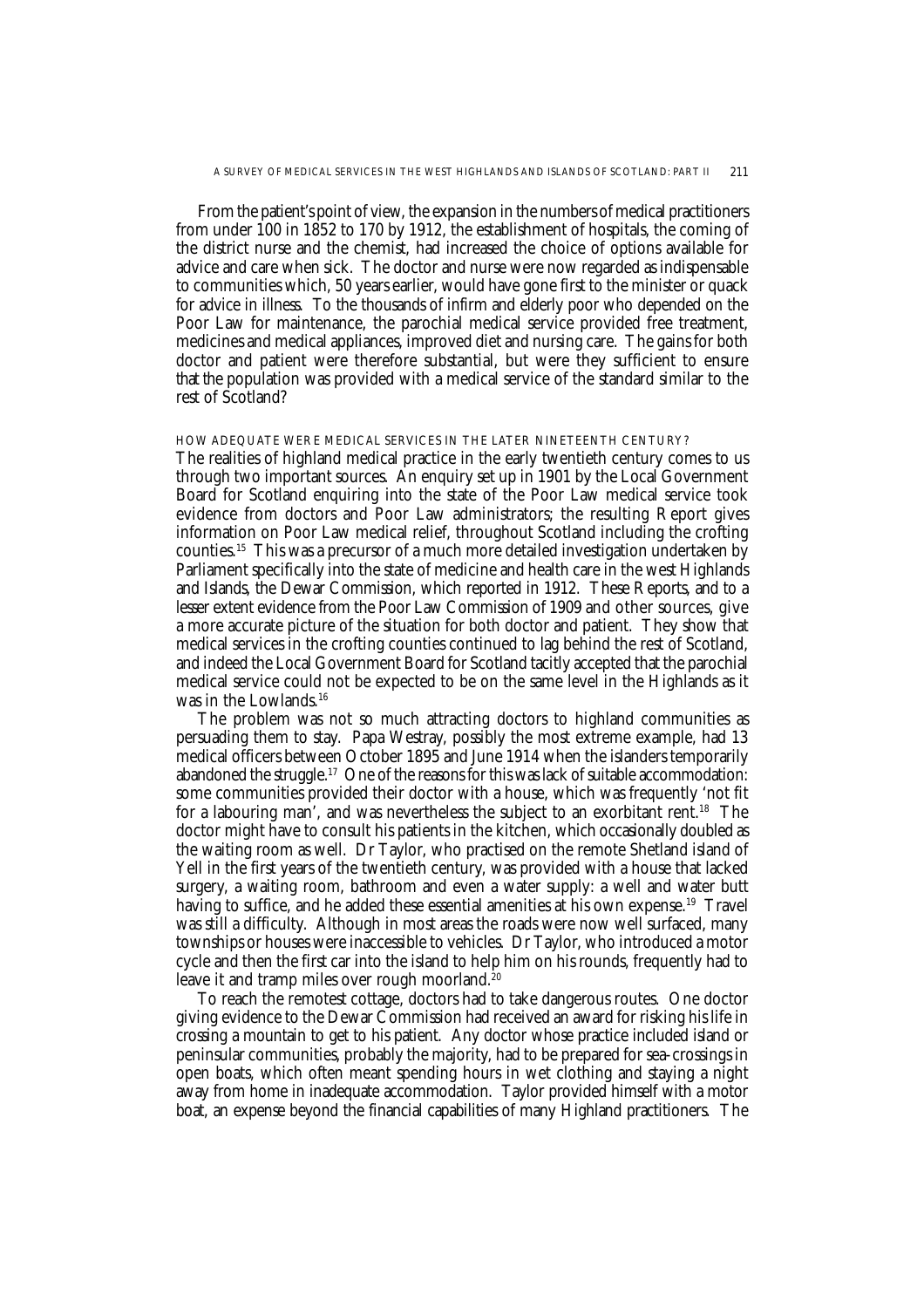enterprising islanders of Papa Westray owned their own boat to fetch the doctor from neighbouring Westray, but all too often elsewhere time had to be wasted while a boat and crew were found.<sup>21</sup> Those doctors recounting their travelling experiences to the Dewar Commission used language similar to that of their counterparts writing to the Royal College 60 years earlier.

Having eventually reached the patient, the doctor often had to examine and treat him in very adverse surroundings. Although houses were improving slowly and many were clean and well-kept, cottages were frequently small, extremely dirty and without basic sanitation. In parts of the Hebrides, 'black' houses were still inhabited with their earth floors, in many cases without chimneys, and with a single door giving access for humans and the livestock which shared one half of the building. Surgery had to be performed under such conditions, with or without anaesthetics. One doctor told the Dewar Commission of having to perform a hernia operation with the local clerk giving the anaesthetic and with light given by a candle held by a neighbour who fainted during the proceedings.<sup>22</sup> The difficulty of obtaining trained assistance was not easily overcome, although the advent of the qualified nurse eased the problem where she was based.

Nurses may have been seen as the salvation for isolated communities out of reach of rapid medical assistance, but in practice they were required not only to be skilled in patient care but prepared to roll up their sleeves and scrub floors, wash clothes and cook food, if they were to be of real assistance. Few trained nurses were willing to do this, or to accept the dismal accommodation offered to them in many instances, and their length of stay was frequently as short as that of the doctors.<sup>23</sup> Marriage, then a bar to continuing at work for a woman, also frequently terminated a nurse's career. A language barrier also often arose, and parish councils made real efforts to recruit Gaelicspeaking doctors and nurses. Finally, in spite of the improvement in their financial status, many doctors still found themselves unable to collect fees from private practice and either treated their non-pauper patients free or had to accept payment in kind. Savings were difficult to accumulate, and it was not uncommon for doctors to continue to practise into their seventies, largely, on their own admission, because they were unable to provide for their old age in any other way. This was the case throughout this 60-year period.

The many difficulties experienced by doctors throughout the period of this study beg the question as to why they chose to practice in the crofting counties when other openings were presumably available. In the case of young graduates wishing to gain experience, the post of parochial medical officer, in a district otherwise bereft of medical assistance, provided an assured salary until a better career prospect presented itself. To women graduates in the early twentieth century, the crofting population's need was often their opportunity, particularly as jobs for female doctors were hard to come by. More than half of Papa Westray's doctors were women, but they stayed no longer than their male counterparts owing to lack of anywhere to live.<sup>24</sup>

Many Highland doctors, however, settled permanently. Dr Wishart of Dingwall had been 56 years in his practice in 1851. Though this was exceptionally long it is possible to find examples of even longer-serving doctors: Dr MacCrae of Stornoway who finally retired in 1906 at the age of 84 had been parochial medical officer for 57 years. He had been in his practice even longer and, as a young doctor, had filled in the Physicians' questionnaire. His career at Stornoway thus spanned more than 60 years and virtually formed a bridge between the Physicians' Enquiry and the Dewar Report. Even if Dr Wishart and Dr McCrae can be considered exceptional, no fewer than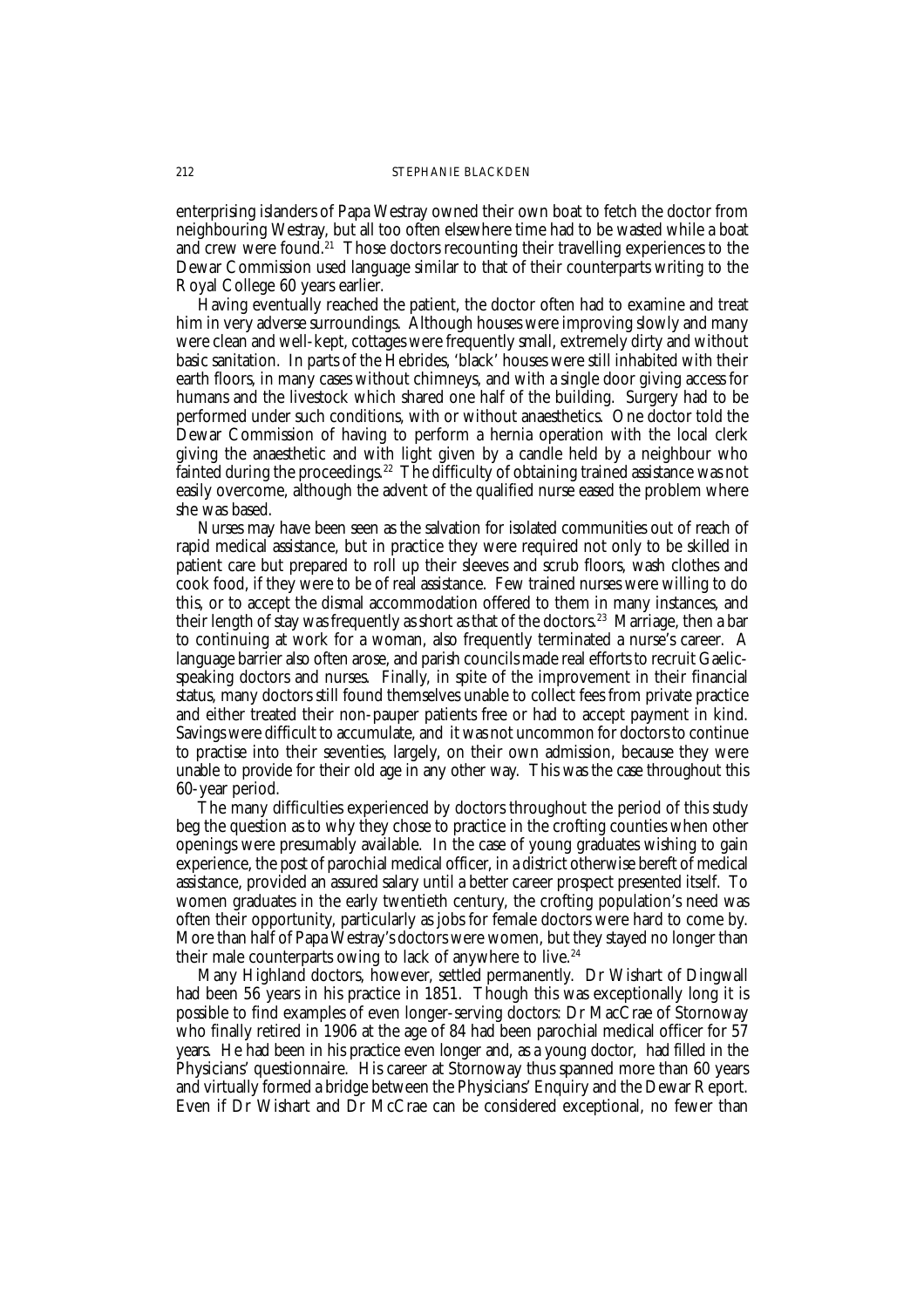seven of the 56 doctors returning the Physicians' questionnaire had been 30 or more years in their practices, and 18 had been 20 or more.

Probably the most important factor in bringing doctors to the west Highlands and Islands was family connections. In Unst, for example, the second largest island in the Shetland group, three doctors were in practice in the early 1850s when only two others, both based in Lerwick, were working in the Islands. This apparent imbalance was partly due to the land fertility of Unst which supported a large and prosperous population, but chiefly was the result of a strong medical tradition among landowning families, notably the Edmonstone and Spence families.<sup>25</sup> At the same period Dr Kennedy of Plockton in Wester Ross had one son in partnership and another a medical student, the latter helping out during his vacations. The Dewar Commission, which attempted to address the question of why doctors were drawn to Highland practices, also stressed the importance of Highland origins.

Connection with the land had other attractions for doctors. At the time of the Physicians' Enquiry, practitioners frequently augmented their earnings by doubling as farmers. This might be nothing more energetic than letting out glebe lands for grazing at one extreme to working substantial farms at the other. At least one doctor in 1851 abandoned his practice on South Uist altogether to become a tenant farmer on Barra. Dr Robertson of Poolewe at the same date divided his time between his practice and a little sheep farm at Gairloch. This connection between farming and medical practice has more in common with frontier areas such as western Ontario, Canada, at the same period than elsewhere in Britain. From his surviving Account Book we know that Dr Harmaunus Smith who practised at Ancaster at the end of Lake Ontario in the midnineteenth century frequently failed to collect fees from his patients or had to accept payment in kind. His wealth came from managing his large concessions of land.26

A love of remote places and a desire to bring their families up far from the pressures of towns are also mentioned by the Dewar Commission as important reasons in bringing doctors to the crofting counties. It is also possible that doctors were trapped by their own character traits. Those who found it difficult to fit in with the suffocating society of lowland towns and villages, or who had idiosyncrasies which blocked their advancement, could well find in a Highland practice a refuge where patients were willing to overlook their faults in order to preserve their services. There are hints in the Physicians' Report of friction between doctors and ministers, and suggestions of lack of respectability indicating a lifestyle not without blemish.27 The minister of Morven, in his long and authoritative letter to the Royal College, pointed out that alcoholism was a problem among isolated medical men, a point they conveniently left out when quoting the relevant passage in their Report. Sixty years later the Dewar Commission also indicates that standards were not as high as they might be.<sup>28</sup> Highland practice may well have provided a professional outlet for those whose eccentricities or lack of individual skill would prove a barrier to a livelihood elsewhere in Britain.

To turn to the patients, their problems were a mirror image of those of the doctor. If he had a long and tiring journey to reach them, they and their relatives often had to wait anxiously for help which might take days to arrive. Dr Cochrane of Shetland told the Dewar Commission of instances when patients on the island of Papa Stour had to wait nearly three weeks for the crossing of the Sound to become possible, and this was not an isolated incident. Again, if the doctor found it difficult to exact payment from his patients, they found his fees beyond their financial capabilities. A crofter on Lewis might have a disposable income of  $\pounds 26$  a year, after paying rent, rates, food and fuel, and in other parts of the Highlands the amount was even lower. To the doctor who had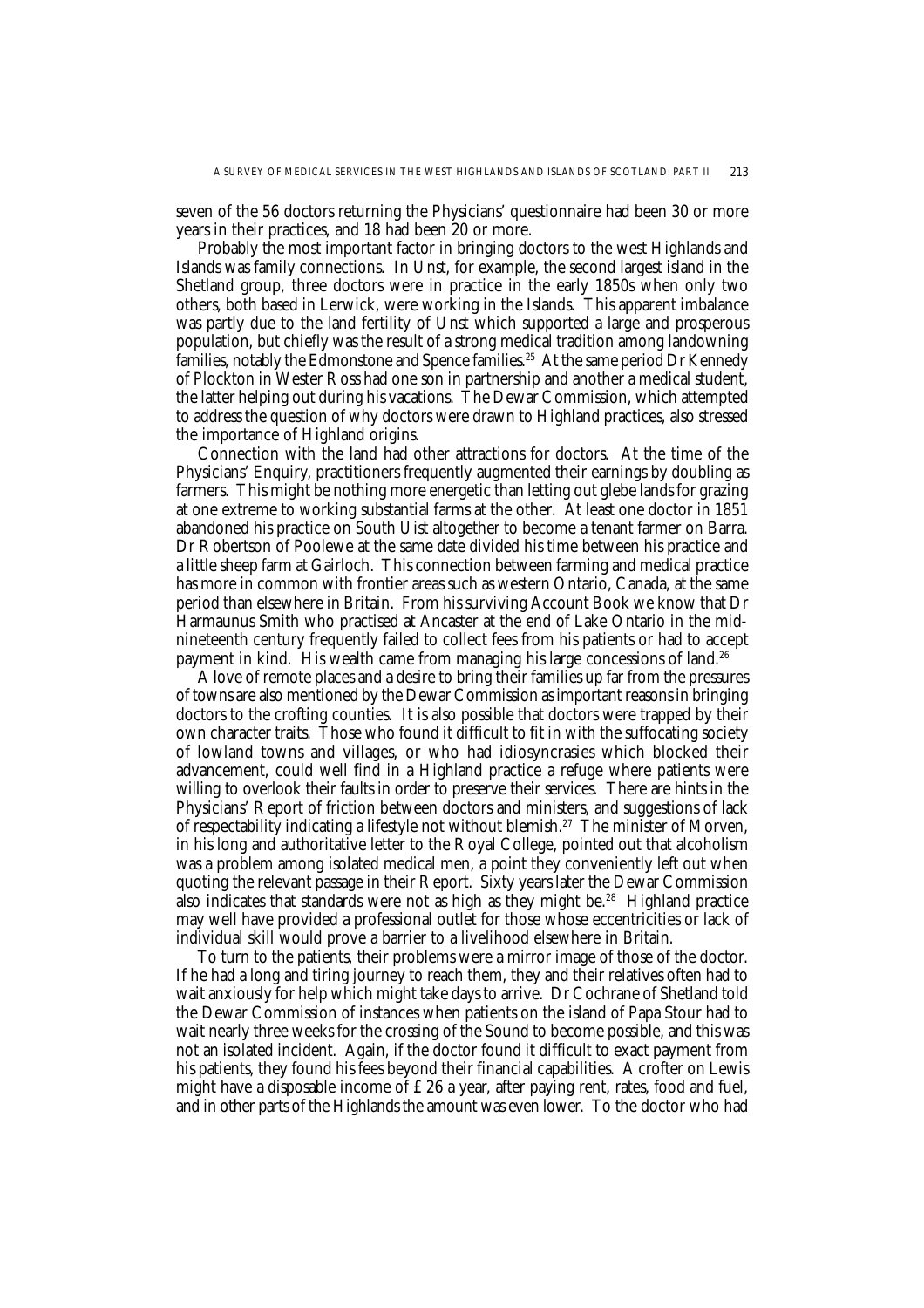to hire a conveyance and perhaps stay overnight, a charge of three guineas, would leave only  $\pounds$  1 as his profit. The crofter might well be plunged into poverty by attempting to pay this. Serious illness could impoverish crofter families and the doctor was often sent for once but seldom twice.<sup>29</sup>

Midwifery was one area where traditional practices remained strong. The kneewoman, or med-woman in the Northern Isles, would be called to assist at a confinement and the need for a doctor to be present would only be considered if complications occurred. The importance of midwifery had been recognised by several of the ministers responding to the Physicians' Enquiry, who suggested providing unqualified midwives with some basic training. However, midwifery was a potentially valuable area for private practice and inevitably the medical profession began to move in on the preserves of the traditional midwives. It was not difficult to discredit their methods when these were linked to birth rituals which seemed to have more in common with magic than medicine. A surgeon from Walls in Shetland reported to the Dewar Commission with some satisfaction that the death from post-partum haemorrhage of a woman in the parish, who had been attended by a med-woman, 'put an end to the services of the handywoman', although his assumption that he would have saved the patient was perhaps unduly optimistic.30

As evidence of the increased popularity of orthodox medicine even in this last bastion of traditional medical practices, Medical Associations generally included attendance at confinements as part of the medical services available to the subscribers. Such associations were necessarily confined to communities with a large and relatively prosperous population. Elsewhere in the crofting counties unqualified midwives continued to practice into the twentieth century. In the absence of trained nurses they even worked in co-operation with the medical profession. Dr Taylor of North Yell admitted that some of the med-women he worked with were not unskilled and had incorporated ideas on cleanliness and basic sanitation into their work.31 However, on the darker side it is very likely that some birth rituals, particularly those connected with the anointing of the umbilical cord, were the cause of disease in the new-born.

Although smallpox, through vaccination, had ceased to be a problem by the end of the century, tuberculosis, often introduced by workers returning from the Lowlands, ran like wildfire through a relatively unprotected population and was a matter of concern to local communities.<sup>32</sup> Furthermore, by the end of the nineteenth century emigration was reducing the population of the crofting counties, leaving behind an ageing population which needed considerable medical care. Most of the elderly and infirm were attended in their own homes by neighbours or relatives, not always with much skill, but those without relations or friends might have found themselves in the sick wards of a poorhouse, occasionally many miles from their community. The medical officer of Lorne combination poorhouse in southern Argyll said of his elderly patients 'nothing is more depressing than to see elderly inmates sitting still staring into vacancy day after day'.33 Lorne was large enough to employ a trained sick nurse, but smaller poorhouses might have no such facility and pauper nurses were still to be found in Highland poorhouses until the First World War. Thurso combination poorhouse had only the matron to look after the inmates, a woman with no nursing training of any sort although on occasions the medical officer performed small operations and took care of cases of cancer and other serious illness. He himself had to bring medicines and any equipment he might require with him when visiting the inmates.<sup>34</sup>

Poorhouses, of course, touched the lives of a very small proportion of the sick and ageing population. More important to general health care were the voluntary hospitals.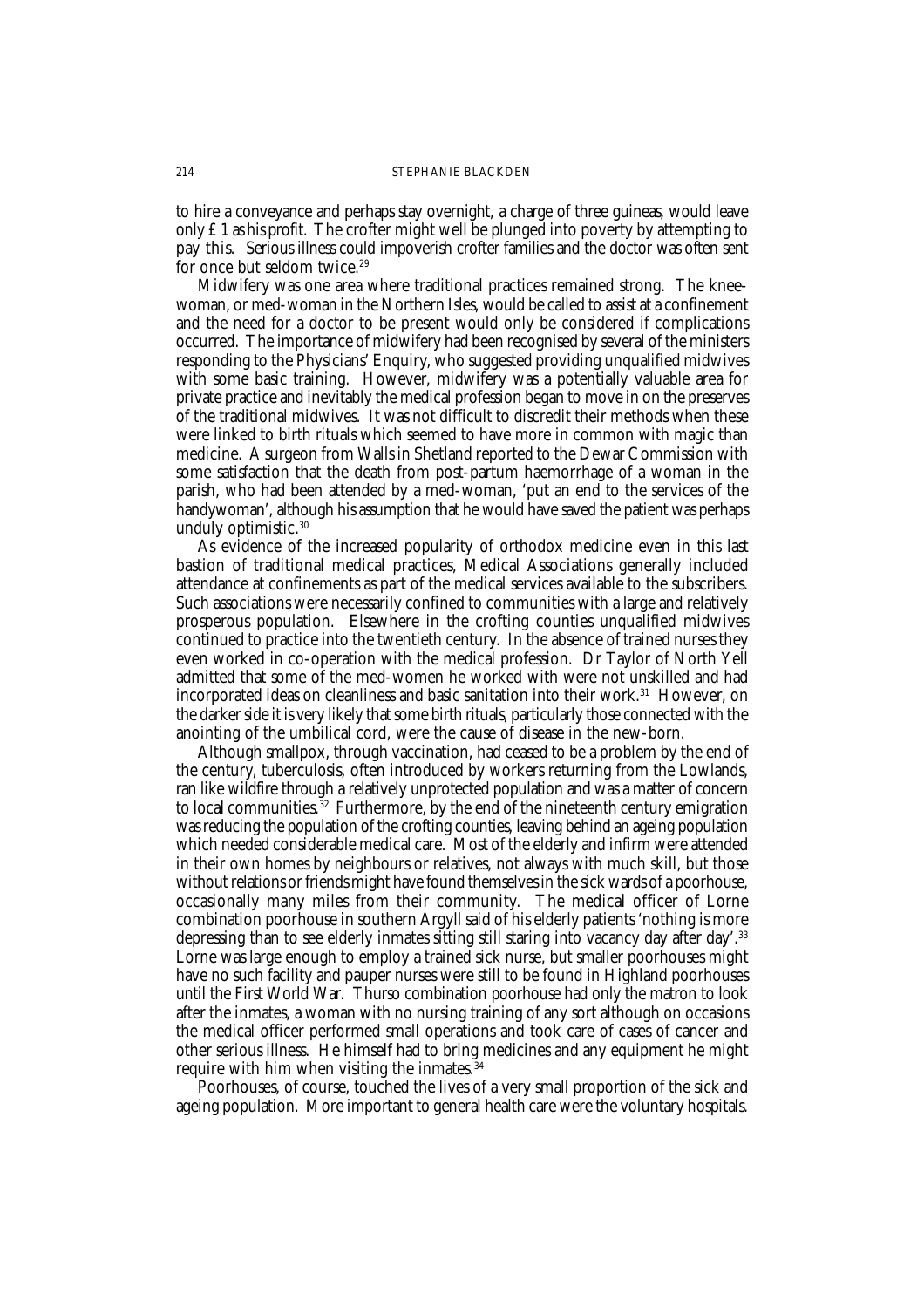Although most of the larger towns by the early twentieth century had at least a cottage hospital, these lacked specialist, laboratory and X-ray facilities, and were not large enough to accommodate more than a small number of patients. For any illness requiring specialist treatment or major operations, the journey to the lowland infirmaries still had to be made.

What the Dewar Commission regarded as the most damning indication of a failure of orthodox medicine to meet the needs of the population was the large number of uncertified deaths in the west Highlands and Islands. According to the medical officer of health for Inverness-shire these averaged 29% over the whole county in 1911, but this figure obscured a range which went as high as 59% in the parish of Small Isles. This figure was exceeded by the Ross-shire parish of Shieldaig where it was 78%, at a time when the average for Scotland as a whole was around 2%. Although fatalism in the case of elderly patients was regarded as a factor contributing to these deaths, the Dewar Commission concluded that poverty and remoteness and inaccessability of care were more important.<sup>35</sup> The Commissioners were naturally concerned by these figures, but the absence of a regular medical practitioner to attend the last illness of a patient did not, of course, necessarily mean that help of some sort had not been sought and given.

By the early twentieth century, communities were struggling to hold on to those medical services they had. That backbone of Highland medical aid, the Poor Law, was becoming less able to support them owing to dwindling resources available for the outdoor medical service. In 1885, in an effort to improve nursing services in the large city poorhouses, the Board of Supervision had introduced a nursing grant which was a priority on the general medical grant, which had been raised to £20,000 in 1882. This had almost no relevance in the Highlands where the few poorhouses had one or at most two trained nurses, sometimes none, and catered for a minute proportion of sick paupers. Its effect was to diminish the amount of grant left over for the outdoor medical service upon which so many Highland communities depended to pay their doctor. Medical salaries did not stand still, and sums out of all proportion to the numbers of paupers had to be raised through the rates for the medical officer's salary. The most absurd and thus frequently quoted is the case of Westray in Orkney, where the medical officer was paid  $£70$  per annum to care for one pauper on the roll. Rates were often so high that they could not be increased any more and the larger ratepayers were beginning to complain that the rates no longer related to the actual requirements of paupers. Their concern was with what appeared to be endless financial demands from parochial authorities dominated by smaller ratepayers who were less affected by spiralling rates, in order to ensure a doctor was available for the non-pauper population.<sup>36</sup> This brought a contentious political dimension to a largely social problem, but it had the advantage of encouraging the larger landowners to support the idea of a statefunded medical service which in other circumstances would be ideologically unacceptable.

On appointment the Dewar Commission found that all sections of Highland society were united in wanting reform, particularly as the National Insurance Act of 1911 was virtually a dead letter in the crofting counties as it catered only for employees and the crofters were self-employed. Much of the evidence was taken while the Commissioners journeyed round the Highlands and Islands seeing the situation at first hand, and the subsequent Report made clear that the area would have to be treated separately from the rest of the United Kingdom if the health gap was to close. It was accepted by Parliament with almost no opposition and legislation setting up the Highlands and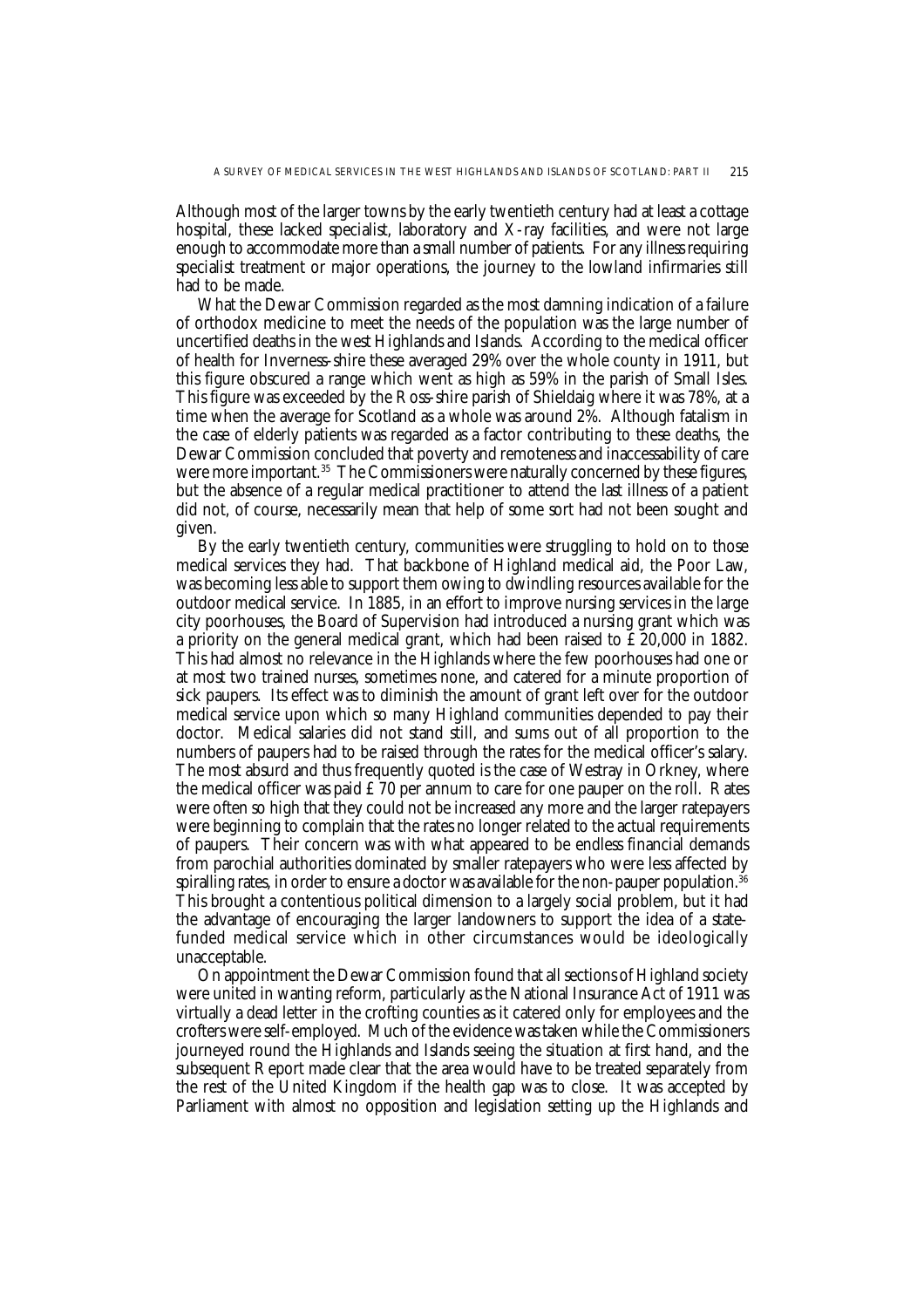Islands Medical Grant Scheme followed eight months later.<sup>37</sup> Under the scheme, money was to be made available to subsidise doctors' salaries and expenses, particularly for travel, to improve laboratory, consultant and X-ray facilities in Highland hospitals, and to extend telephone and telegraph services. Although held up by the outbreak of the First World War, in the 1920s and 30s the Highlands and Islands Medical Service was gradually implemented to form the first major state-funded medical system in Britain available to all sections of the population, albeit in a geographically limited area.<sup>38</sup>

By providing government funding to pay doctors' salaries and expenses, particularly for travel, the Medical Grant Scheme went a long way towards eliminating those stumbling blocks to efficient medical practice which had been so convincingly portrayed in the Physicians' Enquiry 60 years earlier and had remained unresolved ever since. The Highland ministers responding to the questionnaire had made the point that only funding from outside the area could improve medical services. The Physicians' Enquiry itself had been a clear statement by the leaders of the profession not only that medical aid should be made available to everyone in remote areas, whatever their social and financial circumstances, but also that something should be done to improve the working lives of Highland doctors. The Dewar Report restated these ideals and laid the foundation for the legislation that would make them a reality.

REFERENCES AND NOTES

- <sup>1</sup> Resolis Parochial Board Minutes, 22 September 1884; 10 December 1884.<br><sup>2</sup> PCPE Pepert: Peturn of the surgeon of South Llist.
- RCPE Report; Return of the surgeon of South Uist.
- <sup>3</sup> Document lodged in Inverness Archives Office.
- <sup>4</sup> Arrochar Parochial Board Minutes, 23 November 1878.
- <sup>5</sup> Steel T. *The life and death of St Kilda* Glasgow: HarperCollins, 1975: 147.
- <sup>6</sup> Loch Carron Parochial Board Minutes, 9 May 1872.
- <sup>7</sup> A copy of the *Constitution and rules of the Shapinsay Medical Association* is in Orkney Islands Archives, Kirkwall.
- <sup>8</sup> Clyne Parish Council Minutes, 30 April 1907.
- <sup>9</sup> Letter to the *Shetland Times*, 27 June 1855.
- <sup>10</sup> *Dewar Report:* 12, 24.
- <sup>11</sup> *Dewar Report:* 24.
- <sup>12</sup> Stornoway Parish Council Minutes, 28 July, 25 August 1897.
- <sup>13</sup> *Dewar Report:* 19,29.
- <sup>14</sup> *Departmental Committee:* 161 para. 4852.
- <sup>15</sup> Report of the Departmental Committee appointed by the Local Government Board for Scotland to enquire into *the system of Poor Law medical relief* pp.XXXIII 1904.
- <sup>16</sup> *Departmental Committee:* 70, para. 145.